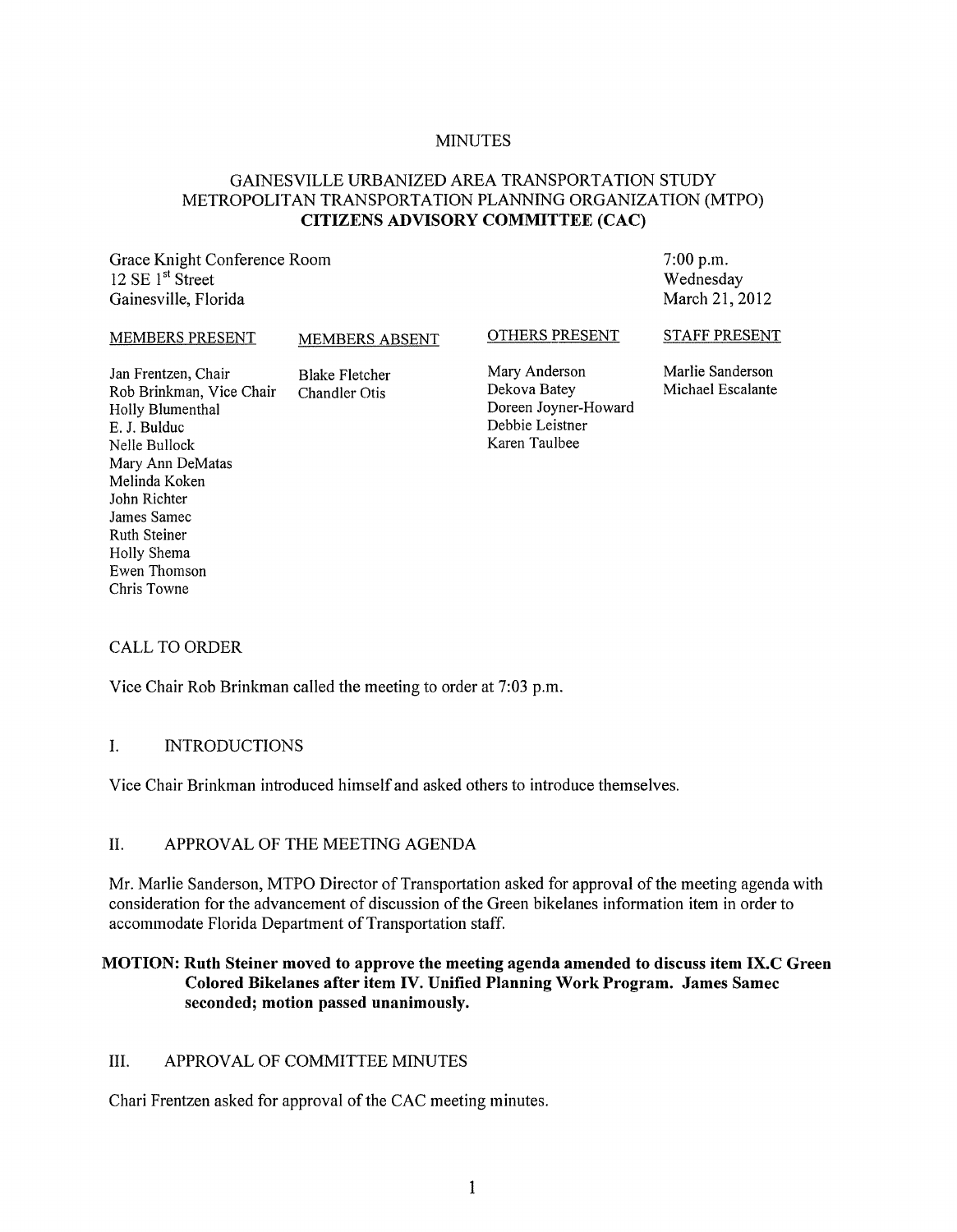#### MOTION: Ruth Steiner moved to approve the November 30, 2011 CAC minutes. James Samec seconded; motion passed unanimously.

## IV. UNIFIED PLANNING WORK PROGRAM

Mr. Sanderson stated that the staff services agreement between the Metropolitan Transportation Planning Organization for the Gainesville urbanized Area and the North Central Florida Regional Planning Council requires submission of the budget to support the transportation planning staff. He said that MTPO staff is forwarding for its consideration the Unified Planning Work Program. He added that the UPWP outlines and describes planning efforts to be undertaken by participating agencies to maintain a comprehensive, cooperative and continuing transportation planning program in the Gainesville Metropolitan Area for a two-year period. He discussed the Fiscal Years 2012-13 -2014-15 UPWP and answered questions.

## MOTION: Ruth Steiner moved to recommend that the MTPO approve the Fiscal Years 2012-13 - 2014-15 Unified Planning Work Program with the understanding that additional administrative revisions requested by state and federal review agencies will be made as necessary. James Samec seconded; motion passed unanimously.

## IX.C GREEN COLORED BIKELANES

Ms. Karen Taulbee, FDOT Transportation Specialist, and Ms. Doreen Joyner-Howard, FDOT Transportation Specialist, discussed and answered questions regarding the use of green colored bikelanes.

### V. URBAN DESIGN POLICY MANUAL

Mr. Sanderson stated that the Technical Advisory Committee Working Group has reviewed the Urban Design Policy Manual and recommends sunsetting it.

### MOTION: John Richter moved to recommend that the MTPO sunset the Urban Design Policy Manual. Nelle Bullock seconded.

### SUBSTITUTE MOTION:

Ruth Steiner moved to table the recommendation that the MTPO sunset the Urban Design Policy Manual pending further information regarding:

- 1. comparisons of the Alachua County, City of Gainesville and Metropolitan Transportation Planning Organization for the Gainesville Urbanized Area design policies;
- 2. what Metropolitan Transportation Planning Organization for the Gainesville Urbanized Area design policies are not covered in the Alachua County and City of Gainesville policies by the sunsetting of the Urban Design Policy Manual; and
- 3. what differences there would be if the Urban Design Policy Manual is "sunsettted."

Ewen Thompson seconded. After additional discussion, Melinda Koken called the question; question call passed 12 to 1. The motion passed 8 to 5.